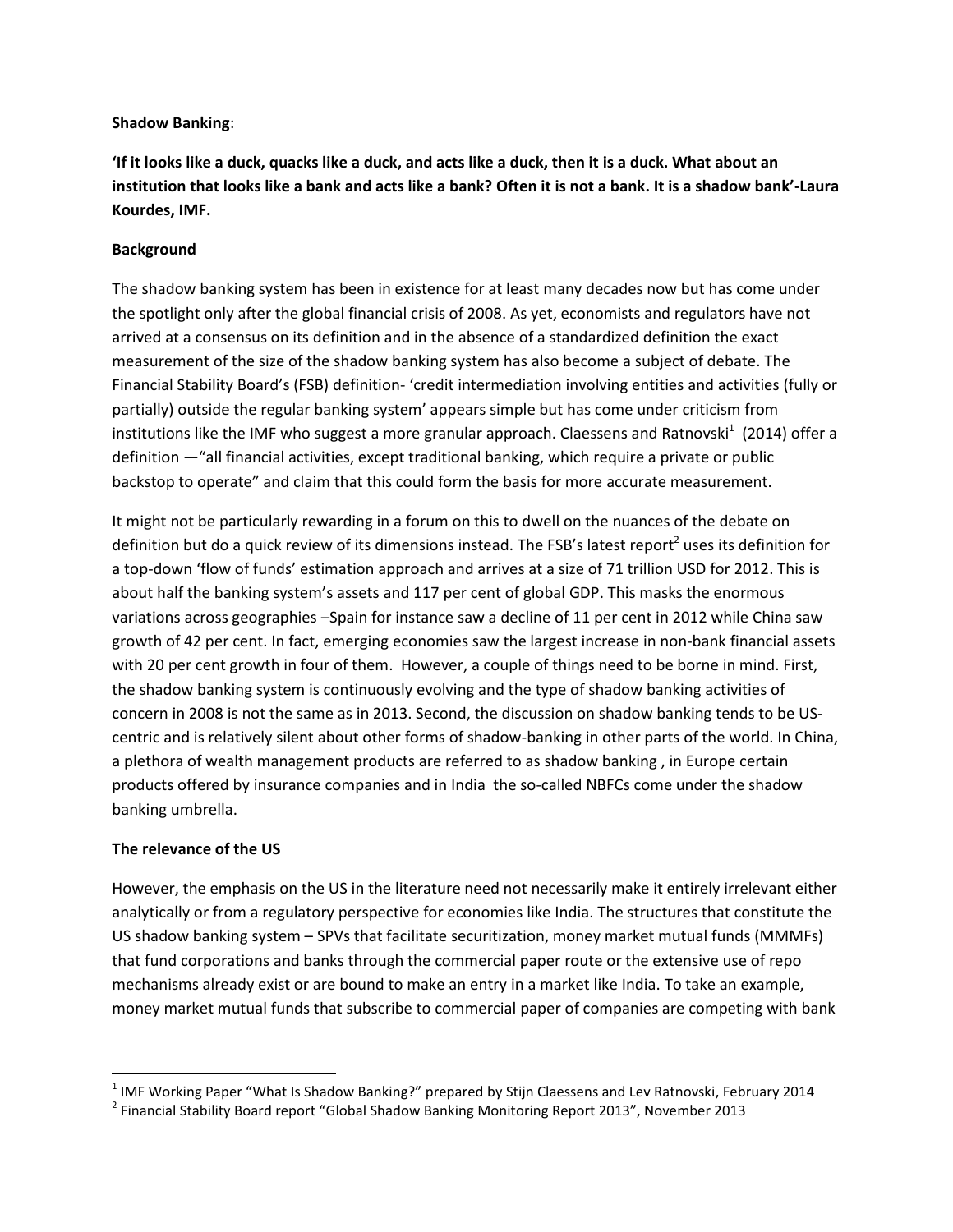deposits. They could develop both in size and complexity. The US experience should be useful in our approach towards monitoring their evolution and regulating them.

Second, with the large needs of sectors like housing and infrastructure, securitization will have to be used more actively in the Indian context. More extensive use of this funding channel will become imperative in India in the absence of a developed corporate bond market and the additional capital needs of banks entailed by the adoption of Basel-III norms that could curb lending. Again the US experience with securitization is essential to understand in this context.

Finally the problems of the US and similar developed markets and the regulatory responses offers some possible elements of a 'universal' template of regulation and these could act as a guide for regulatory reforms in other markets. The UK's experiment involving a shift from an integrated regulatory body (FSA) to a more disaggregated regulatory with distinct 'functional' responsibilities is likely to provide useful inputs in the process of recasting the regulatory system in an emerging economy like India.

It might help at this stage to divide the problems and challenges of shadow banking into two categories. First, the problems and solutions of the US challenges (a number of developed markets would share their essential features) that could potentially pose challenges to emerging markets as their financial structure moves in that direction. Second, there are problems that are idiosyncratic to other economies that demand specific regulatory solutions.

# **The great crisis of 2007-2008**

l

No paper or survey of shadow banking is complete without some discussion, however cursory, on the role of shadow banks in the financial meltdown of 2008. During 2002-2007 the US financial system used structured credit securities as collateral for raising short term money market finance, both from money market mutual funds and long only institutions like cash rich pension funds that captured deposits away from traditional banks. This in turn allowed credit to be extended directly to borrowers without bank intermediation. Investment banks used structured instruments as collateral to lever up their balance sheets through repo borrowings or through the issue of short term paper (the infamous Asset Backed Commercial Paper or ABCPs). High returns from these transactions encouraged investors to increasingly ignore the quality of the assets underlying the complex credit instruments that they were investing in leading to a classic problem of asymmetric information. They kept growing until there was a 'sudden stop' in mid-2007 when large defaults on underlying mortgages, a shock to house prices and the awareness of the opacity of the market and structure of financial instruments led to a sudden loss in faith in structured products related to mortgages.

One way to view the US crisis<sup>3</sup> was a banking panic centered on the repo market and the markets for short term paper. As the market for structured products collapsed, depositors panicked, liquidity shrank, 'haircuts' on repos and repo rates spiked up sharply. Other mechanisms such as re-hypothecation (the re-use of collateral to raise further repo funds added to the problem and manifested in a complete

 $^3$  Brookings Papers on Economic Activity "Regulating the Shadow Banking System" by Gary Gorton and Andrew Metrick, Fall 2010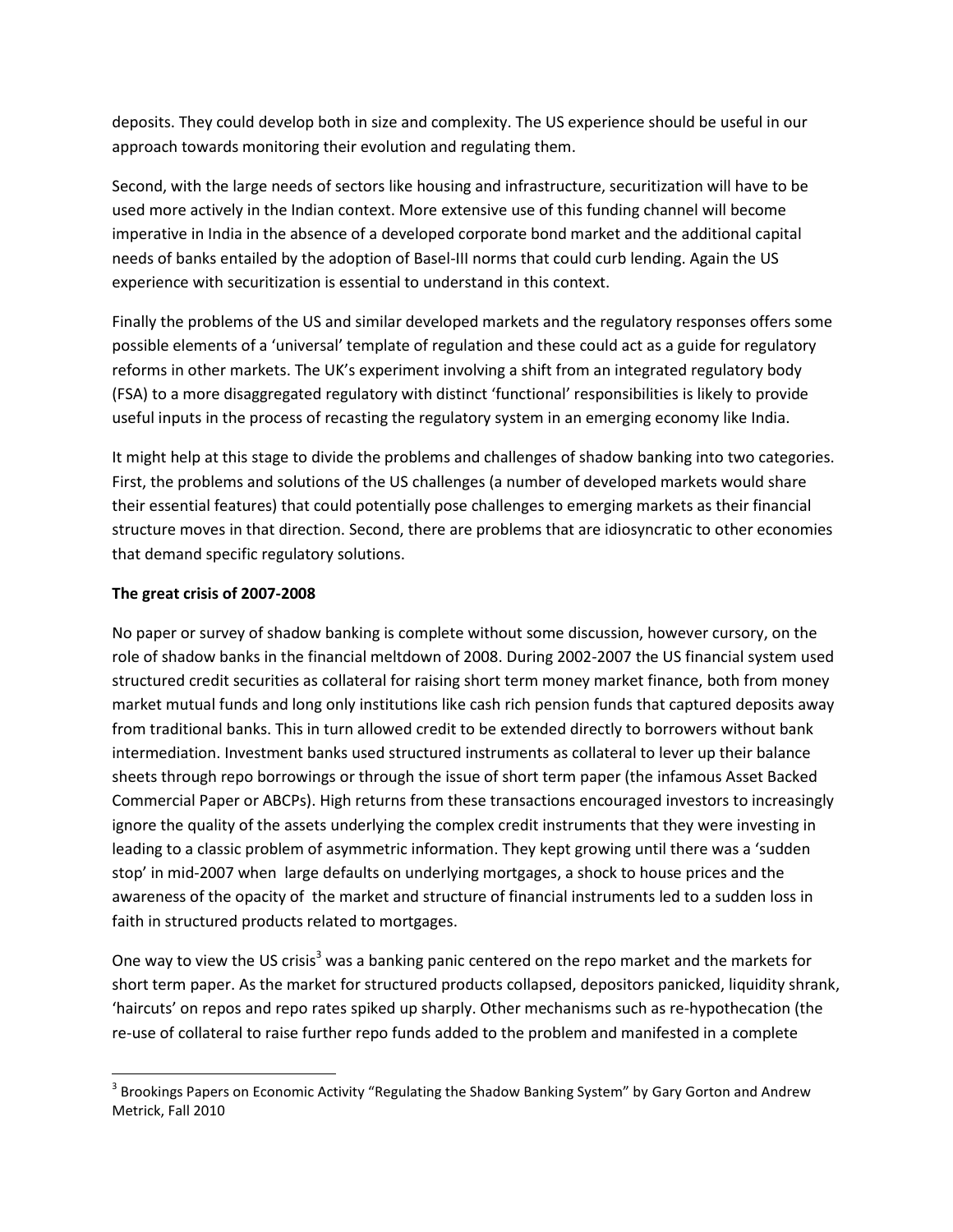collapse of the system. In summary, the financial crisis was about the sudden and somewhat dramatic discovery that short term instruments –repos, MMMF shares etc- that were considered safe and moneylike were imperfectly collateralized.

## **Arbitrage, forbearance or genuine economic need?**

l

It is legitimate, without being facetious, to claim that the use of the word 'shadow' to describe these financial activities plays a part in the suspicions that surround them. This is not entirely fair. It is important to recognize that these are not always the result of regulatory arbitrage but a response to a genuine economic demand that helps financial deepening. Securitization is an example. The fact that 'simple' securitization shorn of the complex over-engineering that was the hallmark of the US crisis offers some economic benefits cannot be disputed<sup>4</sup>. It is also important to remember that securitization was an accepted form of generating liquid collateral from illiquid loans for many decades before the crisis. Three of the economic benefits of securitization could be highlighted to make the point.

- First, securitized instruments are 'bankruptcy' remote in that the insolvency of the originator does not have any impact on the SPV (say through a 'claw-back').
- Second, the design of the SPV is such that there is no default on the Asset Backed Securities issued by an SPV in the case where the underlying portfolio does not generate enough cash to make the contractual coupon payments on the outstanding bonds. Instead, there is an early amortization event with the available cash being used to pay off the principal rather than continue.
- Third, there is a strong argument that while the quality of (simpler) portfolios of SPVs is not exactly easy to gauge, they are far more transparent than the 'financials' of the originating bank.

Besides, one must also recognize that excessive regulatory forbearance rather than nimble regulatory arbitrage also played a role in precipitating the crisis that emerged in shadow banking, particularly for mortgage related instruments. A quote from former Fed Chairman Alan Greenspan could help underscore this point, "I was aware that the loosening of mortgage credit terms for sub-prime borrowers increased financial risk," he wrote in his memoirs, 'The Age of Turbulence: Adventures in a New World'. "But I believed then that the benefits of broadened home ownership are worth the risk."

The upshot of this discussion is that 'shadow banking' could be an important adjunct to the conventional banking system and efforts to over-regulate it without understanding the reasons for its growth could affect financial deepening and growth. Given the enormous capacity of the financial sector to innovate the attempt to stifle this parallel financial 'ecosystem completely' could create other instruments that are far less efficient and perhaps more difficult to innovate. The quest must thus be for sensible regulation through micro and macro-prudential norms to avoid both individual agency stress as well as

<sup>&</sup>lt;sup>4</sup> Brookings Papers on Economic Activity "Regulating the Shadow Banking System" by Gary Gorton and Andrew Metrick, Fall 2010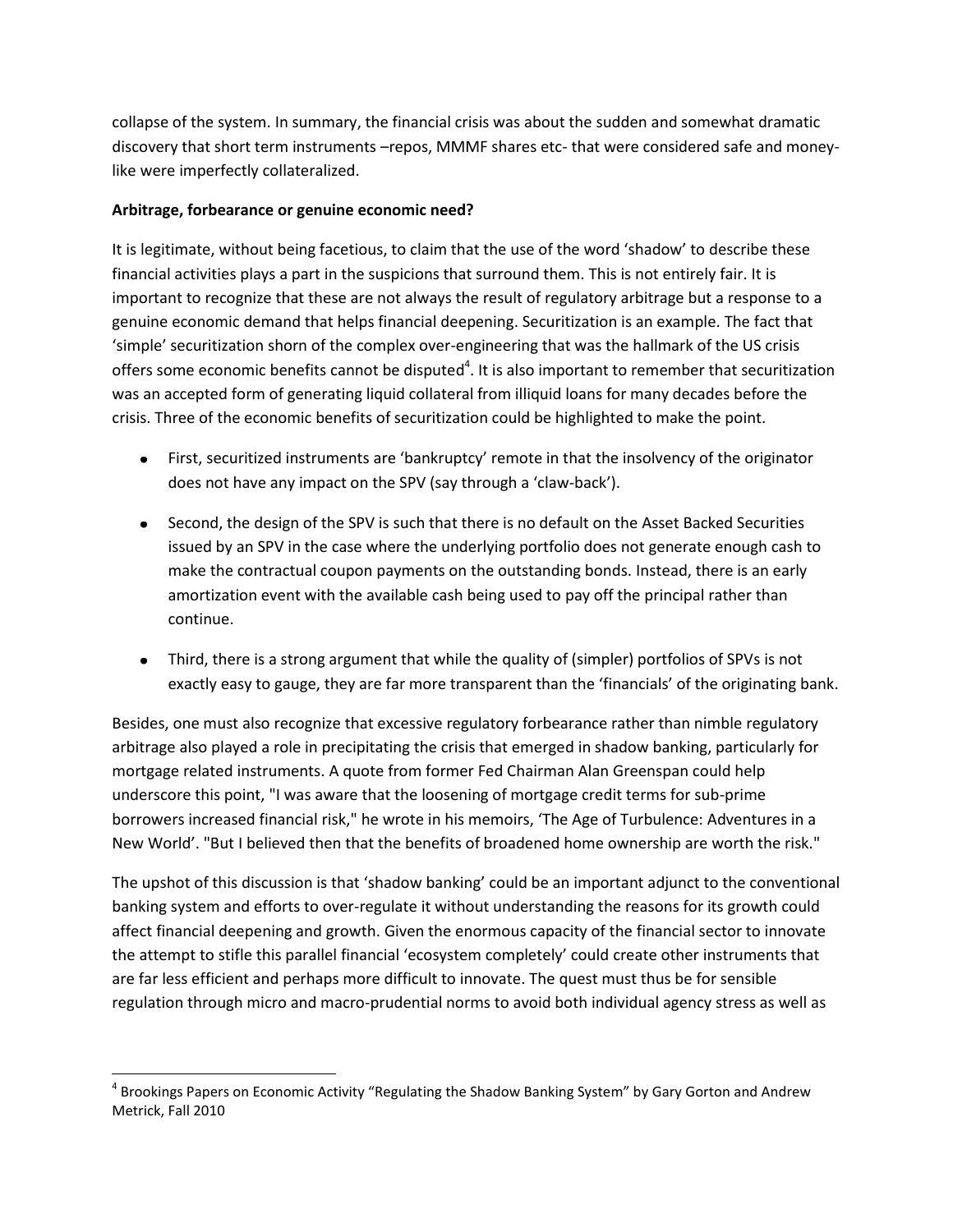systemic risk based on an accurate measurement of shadow banking activity and understanding their economic rationale and operations.

## **Placing India's approach in the global regulatory context**

At this juncture, it might be useful to discuss the different 'sets' of regulatory approaches towards shadow banks that have emerged<sup>5</sup>

- Merging shadow banks into the conventional banking system and expanding the perimeter of the banking regulator to allow this 'convergence'. However, shadow banks are more procyclical, low margin and could compromise the banking system's stability. It also goes against the spirit of some of the current proposals like the Volcker rule that curbs certain trading activities of banks.
- Sever links with the traditional banking system particularly systemically important financial institutions, create firewalls and leave them relatively unregulated or create a specialized regulator that monitors some critical functions. The Vickers proposal to separate retail banks from other activities of the bank – the so called separation of high street banks from the 'casino activities' of their investment arms – and leave the retail banks with adequate capital buffer. However, this does not address the issue of the macroeconomic and systemic implications that the shadow banks by their sheer size entail.
- Regulate the supply of assets that shadow banks provide to regulated entities with special charters, curbs on the degree of innovation or narrowly funded banks and narrow savings banks that the Group of Thirty has proposed. The Narrowly Funded Banks (that relate to securitization) would be the only entities that could buy Asset Backed Securities (ABS). These would have to meet prudential guidelines and be regulated by an NFB regulator that would determine the kind of ABSs that they can buy. They would not be able to indulge in any other activities such as deposit taking, making loans or do trade on its proprietary book. Investors can only buy the liabilities of the NFBs and the bank will be allowed to raise funds through repos.

India's approach to regulating its shadow banks principally the Non-bank Finance Companies has been somewhat eclectic. It recognizes that they play an important economic role in certain niches *particularly in extending financial inclusion*. It also recognizes that there are strong arguments both for and against convergence. *It chooses a middle path in that it imposes regulatory norms similar to banks (in terms of capital adequacy ratios, risk-weights for assets) without converting them into 'exact' banks. <sup>i</sup> It draws lessons from the liquidity shortage that emerged during the 2008 crisis, particularly the run on NBFCs and Mutual fund***s** *in August 2008 to lay down stringent liquidity norms in terms of mandatory holding of cash and liquid securities.*

# **The Indian situation: a closer look**

l <sup>5</sup> IMF Staff Discussion Note "Shadow Banking: Economics and Policy" prepared by Stijn Claessens, Zoltan Pozsar, Lev Ratnovski, and Manmohan Singh, December 2012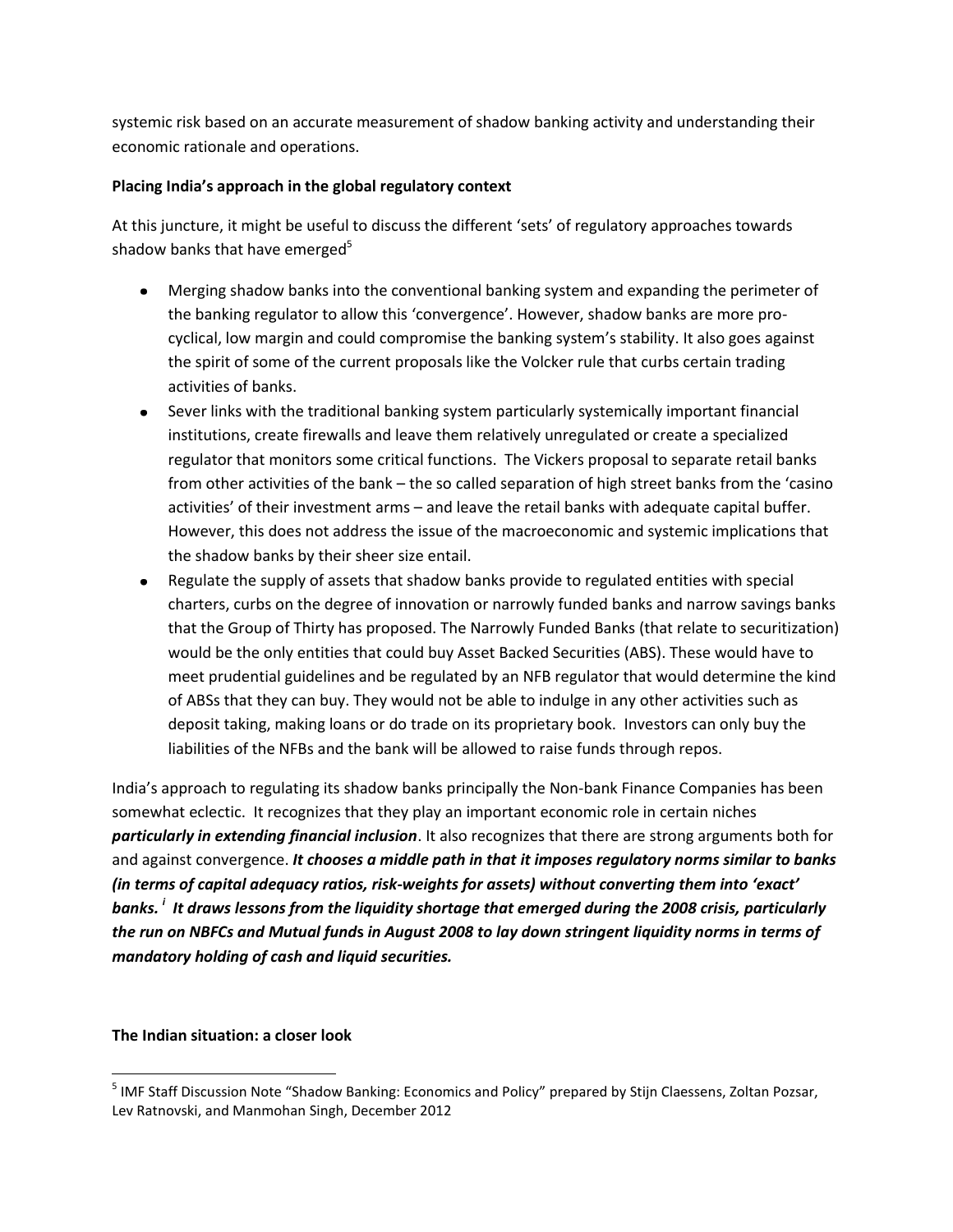The Indian shadow banking system provides a classic example of the peculiarities of this structure in emerging markets. The India financial landscape is dotted with a bewildering array of financial entities – Nidhis, Chit Funds, commodity Trade financiers, plantation companies, pawn brokers, and gold loan companies and so on. However, while the implosion of any of these entities can cause local distress (the recent Sharada Chit Fund collapse in West Bengal for example), it can be argued that they are not systemically important. *This is not to suggest that they need to be regulated more closely and there is a conscious effort to build greater regulatory capacity for this.*

The regulatory challenge in India comes largely from the Non-Bank Finance Companies (NBFCs) that can be broadly classified into a) Deposit taking NBFCs b) Non-deposit taking NBFCs and c) core investment companies. In 1998, new regulations and prudential norms were prescribed particularly for deposittaking NBFCs. In 2006, new norms were introduced for systemically important NBFCs, both deposit taking and non-deposit taking, the definition of systemically important being minimum asset size of Rs 1 billion or more. Capital adequacy requirements were imposed and were raised to 15 per cent in 2012. Thus the Indian shadow banking system appears healthy and well regulated. More regulatory conditions were placed in 2012 by the RBI following the recommendations of the Usha Thorat Committee<sup>6</sup>. Thus there are increased Tier-I capital requirements, classification and provisioning of NPLs, mandatory liquidity norms, stringent corporate governance standards and increased risk weights for these.

Analysis of the run on NBFCs during the financial crisis of 2008 that spilled over to mutual funds forcing the RBI to offer liquidity support to both these entities provide an insight into the complexities and regulatory challenges facing the Indian financial system

# **The current debate in India**

l

The current focus in India revolves around who should regulate the shadow banks. The FSLRC recommends that non-deposit taking NBFCs should be regulated by a super-regulator (the Unified Financial Authority) instead of the RBI while deposit taking NBFCs should be converted into banks and come under the purview of the banking regulator. This involves a qualitative judgment on the relative abilities of the two to monitor the NBFCs and does not appear to involve a strong economic rationale or recognition of the nuances of the Indian financial system. In fact one could argue that given the fact that the link between banks and NBFCs is a major source of systemic risk, having a common regulator. Besides the need to keep prudential norms broadly in line with the banking system also makes a case for retaining the RBI as 'shadow bank' principal regulator.

Some features the Indian shadow banking system need to be understood:

First, public deposit taking by NBFCs is unlikely to be a source of likely systemic risk. Public deposits taken by NBFCs have been declining and in 2013 were just about 0.21 per cent of overall bank deposits and 1 per cent per cent of the total liability of the NBFCs

 $^6$  The Reserve Bank of India report "Report of the Working Group on the Issues and Concerns in the NBFC Sector"**,** chaired by Smt. Usha Thorat, August 2011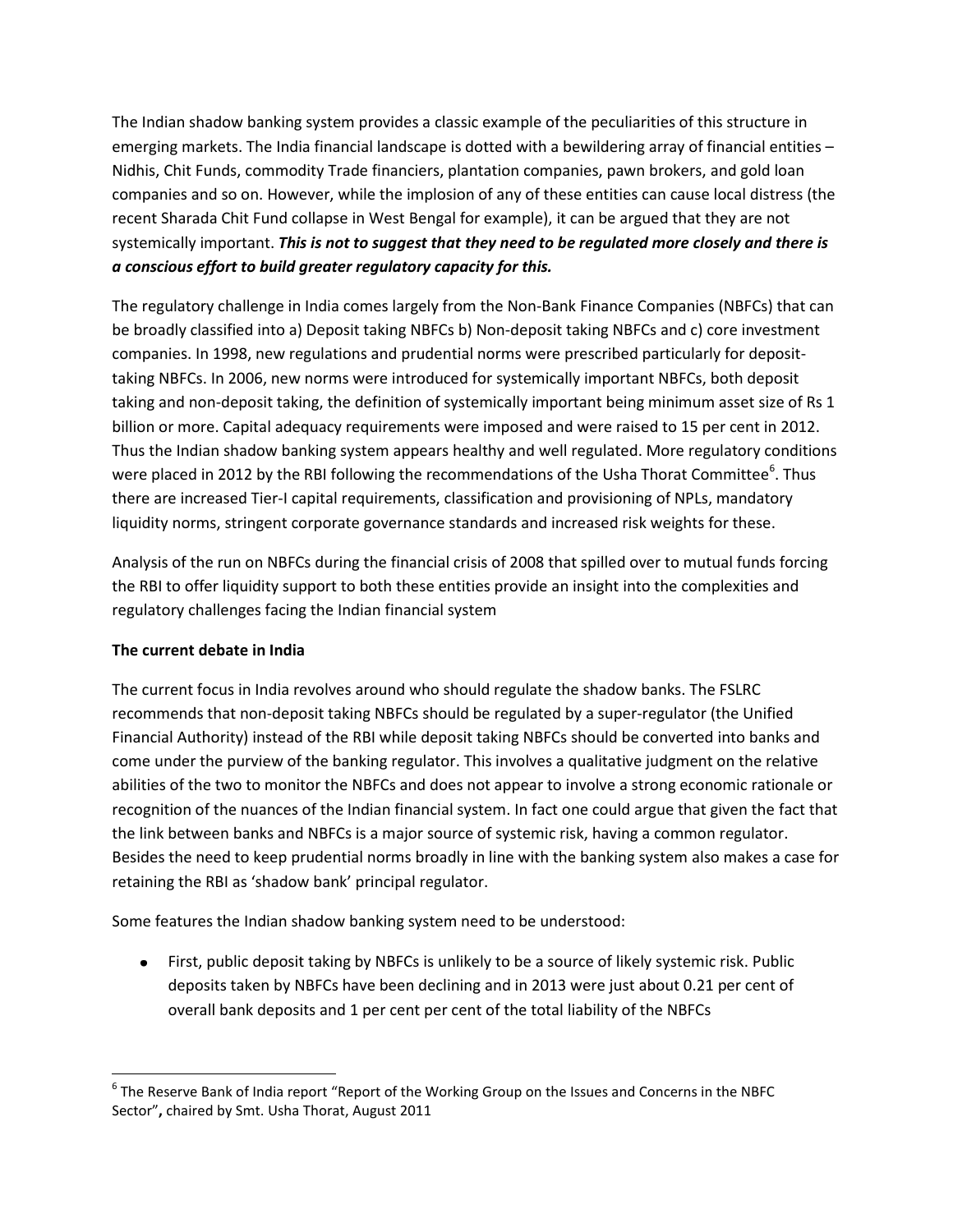- NBFCs are important in providing credit especially in non-urban areas (NBFC-MFIs) to Small and Medium Enterprises (SMEs) and in key markets like vehicles loans, particularly second –hand vehicle loans . Credit disbursed by NBFCs was 12 per cent of credit disbursed by banks in 2013.
- Specialized infrastructure NBFCs enjoy special concessions such as access to foreign currency loans
- Bank loans are a key source of funding for NBFCs and are around 21 per cent of total funding in 2014. Banks also subscribe to NBFC debentures that constitute 32 per cent of the latter's funding and buy securitized loan portfolios
- Until 2012, banks had an incentive to lend to lend to NBFCs partly because of their Priority Sector commitments since indirect exposure to priority sector assets through NBFCs enable banks to meet their mandated targets. This was however removed subsequently. However banks use this vehicle to 'penetrate' segments that
- Public sector banks (that still dominate the banking system with about 70 per cent of assets) typically have strong non-urban branch networks and have use the NBFC channel much less than private banks.
- The share of bank exposure to NBFCs has been growing and while it is not large is not exactly insignificant at about 5.4 per cent of total non-food (commercial credit). This might be a source of risk for the banking sector , especially since NBFCs have exposures to 'risky' sectors like agriculture, SME and cyclical sectors like commercial vehicles
- There is a perception that public sector bank deposits are government guaranteed and thus any escalation of risk aversion could see a flight of deposits from the private sector banks. This was at the heart of the severe liquidity crisis for NBFCs in August 2008 where there was a sharp movement of deposits away from private banks.
- About 4 per cent of the NBFCs funding comes from the issuance of short-term paper and since mutual funds are significant investors in this any stress for NBFCs manifests in a stress for Mutual funds. Thus in August 2008, the withdrawal of deposits from private banks manifested in a liquidity crisis on NBFCs than in turn spilled over to mutual funds.<sup>7</sup>
- Special liquidity windows were created through banks and a large financial institution (IDBI) for NBFCs in 2008. This did not work smoothly as banks were unwilling to lend as they were uncomfortable with the repayment capacity of NBFCs. Thus a direct liquidity backstop from the central bank is desirable although this would naturally create moral hazard problems

l

<sup>&</sup>lt;sup>7</sup> "The Growth of a Shadow Banking System in Emerging Markets: Evidence from India" by Viral V. Acharya, Hemal Khandwala and T. Sabri Öncü, 2013